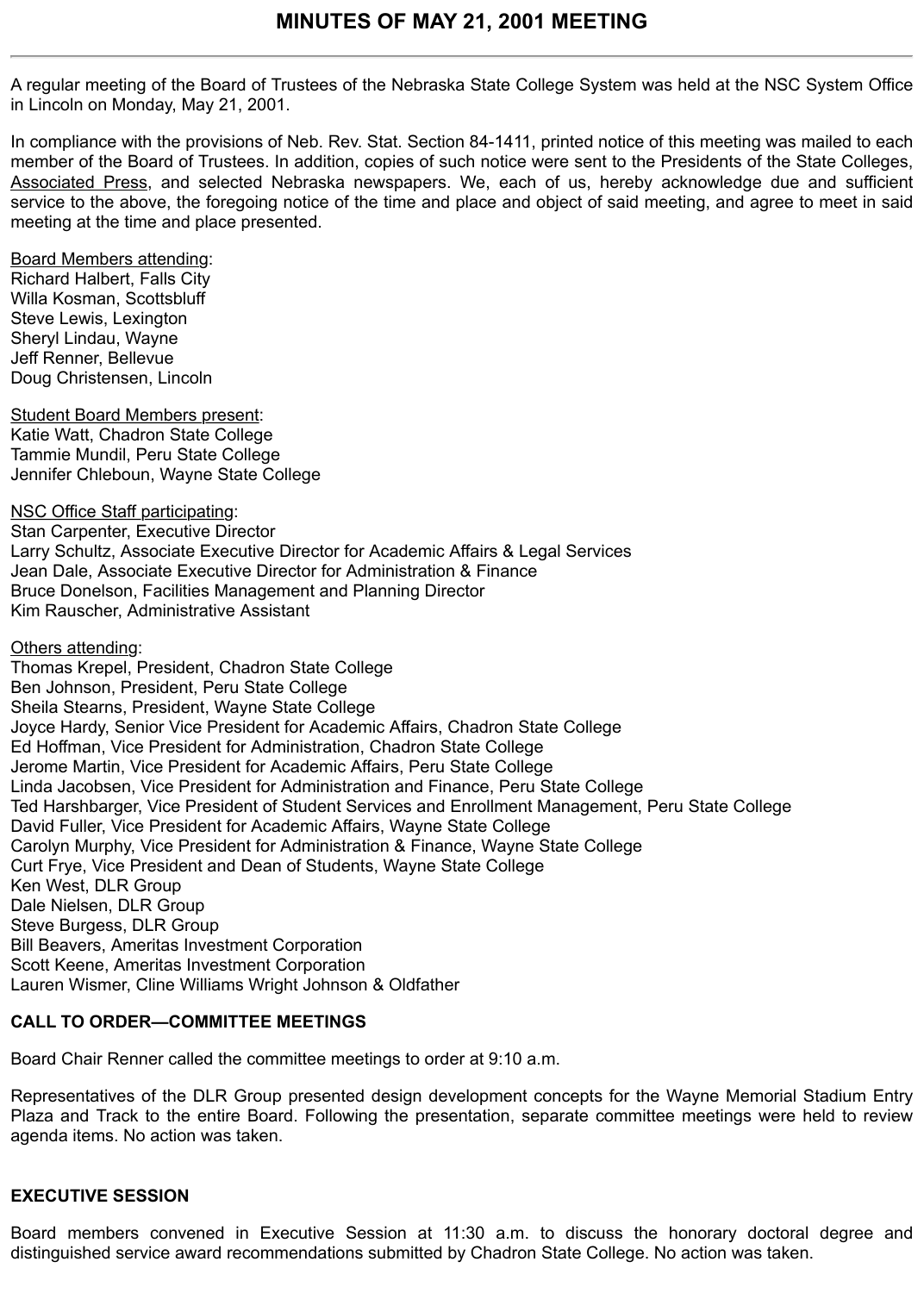### **CALL TO ORDER—BUSINESS MEETING**

Board Chair Renner called the business meeting to order at 1:00 p.m.

# **APPROVAL OF THE AGENDA**

The meeting agenda for May 21 was approved as presented.

### **APPROVAL OF MINUTES FROM THE APRIL 23-24 MEETING**

Minutes of the April 23-24 meeting were unanimously approved. Voting aye: Christensen, Halbert, Kosman, Lewis, Lindau, and Renner. Voting nay: None. Student Opinion aye: Chleboun, Mundil, and Watt.

### **ITEMS FOR DISCUSSION AND ACTION**

### **Academic and Personnel Committee**

### Personnel Recommendations

A motion to approve the personnel recommendations submitted by the colleges was unanimously approved. Voting aye: Christensen, Halbert, Kosman, Lewis, Lindau, and Renner. Voting nay: None. Student Opinion aye: Chleboun, Mundil, and Watt.

### Policy Revisions—Policy 3650: Student Records

A motion to approve the proposed changes reflecting recent modification in federal law was unanimously approved. Voting aye: Christensen, Halbert, Kosman, Lewis, Lindau, and Renner. Voting nay: None. Student Opinion aye: Chleboun, Mundil, and Watt.

### New Program—Sports Medicine (BS) at Wayne State College

A motion to approve a proposed major in Sports Medicine for Wayne State College was unanimously approved. Voting aye: Christensen, Halbert, Kosman, Lewis, Lindau, and Renner. Voting nay: None. Student Opinion aye: Chleboun, Mundil, and Watt.

### Program Review

A motion to approve the program review recommendations relating to each degree program and forward the report to the Nebraska Coordinating Commission for Postsecondary Education as follows was unanimously approved. Voting aye: Christensen, Halbert, Kosman, Lewis, Lindau, and Renner. Voting nay: None. Student Opinion aye: Chleboun, Mundil, and Watt.

Chadron State College:

Elementary Education – continue the undergraduate program Education Administration – continue the graduate programs Educational Library Media – continue the undergraduate program Special Education – continue the undergraduate program Counseling – continue the graduate program Health and Physical Education – continue the undergraduate program Recreation – continue the undergraduate program Medicinal Pharmaceutical Chemistry (follow-up report) – continue the undergraduate program

Peru State College:

Teacher Education – continue the undergraduate program Physical Education – continue the undergraduate program Curriculum & Instruction – continue the graduate program Industrial Technology – program is in the process of being phased out Graduate Center, Omaha (interim report) – continue the graduate program

Wayne State College:

Elementary Education – continue the undergraduate program Special Education – continue the undergraduate and graduate programs Curriculum & Instruction – continue the graduate program School Administration – continue the graduate program Human Service Counseling – continue the undergraduate program Counselor Education – continue the graduate program Health & Physical Education – continue the undergraduate program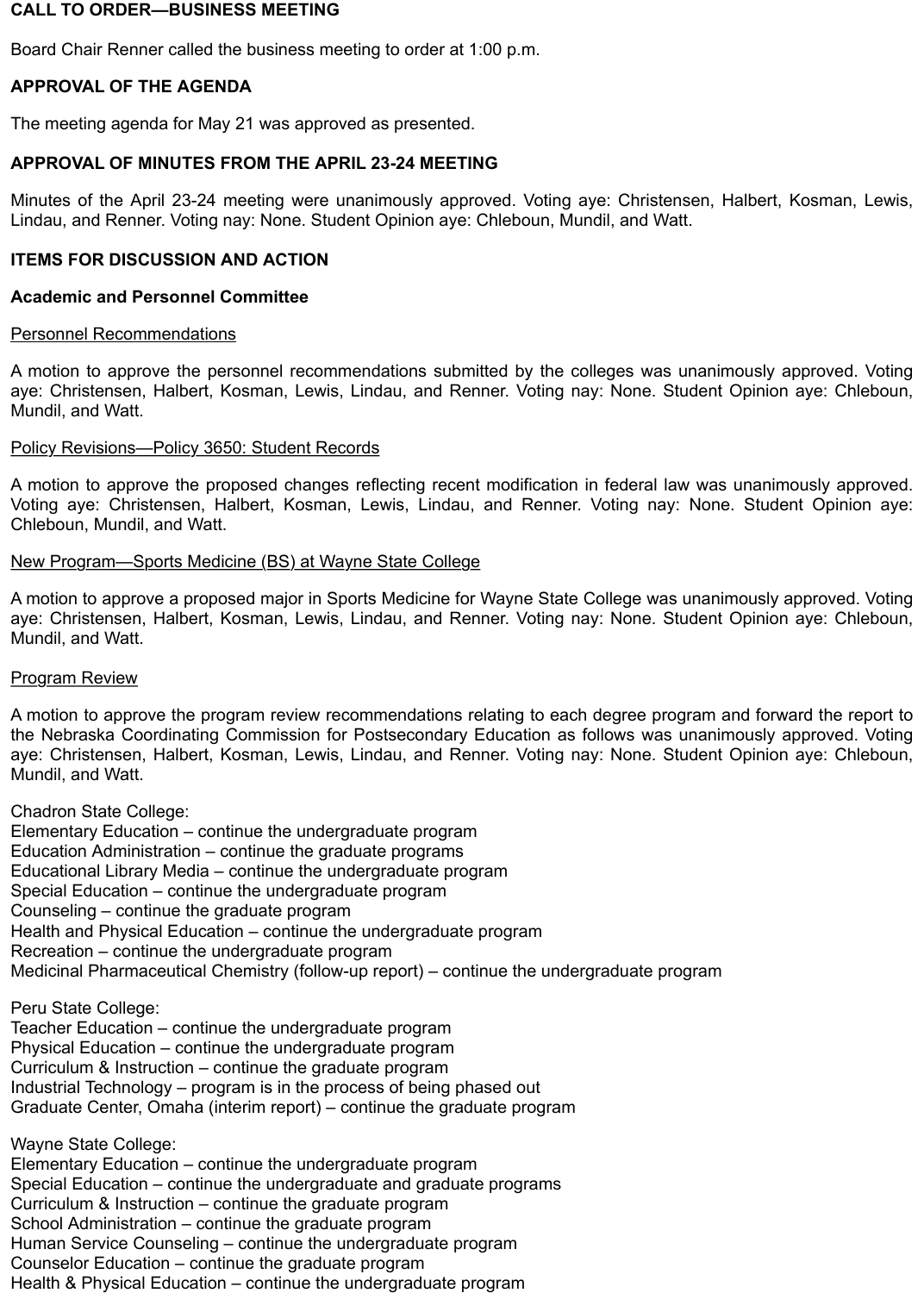Exercise Science – continue the undergraduate program Sport Management – continue the undergraduate program Human Performance/Leisure Studies – continue the graduate program Geography (follow-up report) – continue the undergraduate program Interdisciplinary Studies (follow-up report) – continue the undergraduate program

#### Insurance Renewals

A motion authorizing the Executive Director to renew the current insurance coverages in the most cost-effective manner was unanimously approved. Voting aye: Christensen, Halbert, Kosman, Lewis, Lindau, and Renner. Voting nay: None. Student Opinion aye: Chleboun, Mundil, and Watt.

#### Honorary Doctoral Degree

A motion to approve the Honorary Doctoral Degree recommendation submitted by Chadron State College was unanimously approved. Voting aye: Christensen, Halbert, Kosman, Lewis, Lindau, and Renner. Voting nay: None. Student Opinion aye: Chleboun, Mundil, and Watt.

#### Distinguished Service Awards

A motion to approve two Distinguished Service Award recommendations submitted by Chadron State College was unanimously approved. Voting aye: Christensen, Halbert, Kosman, Lewis, Lindau, and Renner. Voting nay: None. Student Opinion aye: Chleboun, Mundil, and Watt.

#### 2001-02 Salary Policy

A motion to approve the 2001-02 salary policy as follows was unanimously approved. Voting aye: Christensen, Halbert, Kosman, Lewis, Lindau, and Renner. Voting nay: None. Student Opinion aye: Chleboun, Mundil, and Watt.

Unionized Faculty (SCEA): As per collective bargaining agreement (5.5% across the board for all bargaining unit members with satisfactory performance).

Unionized Professional Staff (NSCPA): As per collective bargaining agreement (5.5% across the board to all bargaining unit members with satisfactory or better performance).

Unionized Support Staff (NAPE): As per collective bargaining agreement (4.0% + \$300 across the board to all bargaining unit members with satisfactory or better performance).

Non-unionized Professional Staff: Each college and the System Office is authorized to provide a salary increase of 5.5% over the existing 2000-01 salary base to each non-union professional staff employee with satisfactory performance. A salary increase of more or less than 5.5% is also authorized based on performance.

Non-unionized Support Staff: Each college and the System Office is authorized to provide a salary increase of 5.5% over the existing 2000-01 salary base to each non-union support staff employee with satisfactory performance. A salary increase of more or less than 5.5% is also authorized based on performance.

#### **Fiscal and Facilities Committee**

#### Grant Applications and Awards

A motion to approve the following grant applications and awards as submitted by the colleges was unanimously approved. Voting aye: Christensen, Halbert, Kosman, Lewis, Lindau, and Renner. Voting nay: None. Student Opinion aye: Chleboun, Mundil, and Watt.

#### Chadron Application

· Panhandle Unified Rural Education Project (Nebraska Department of Education, SCRIPT Grant) -- \$45,619

#### Chadron Award

· Ethnobotanical Arboretum, Mari Sandoz High Plains Heritage Center Project (Nebraska Environmental Trust Fund) -- \$300,000 over a 3-year period

#### Wayne Application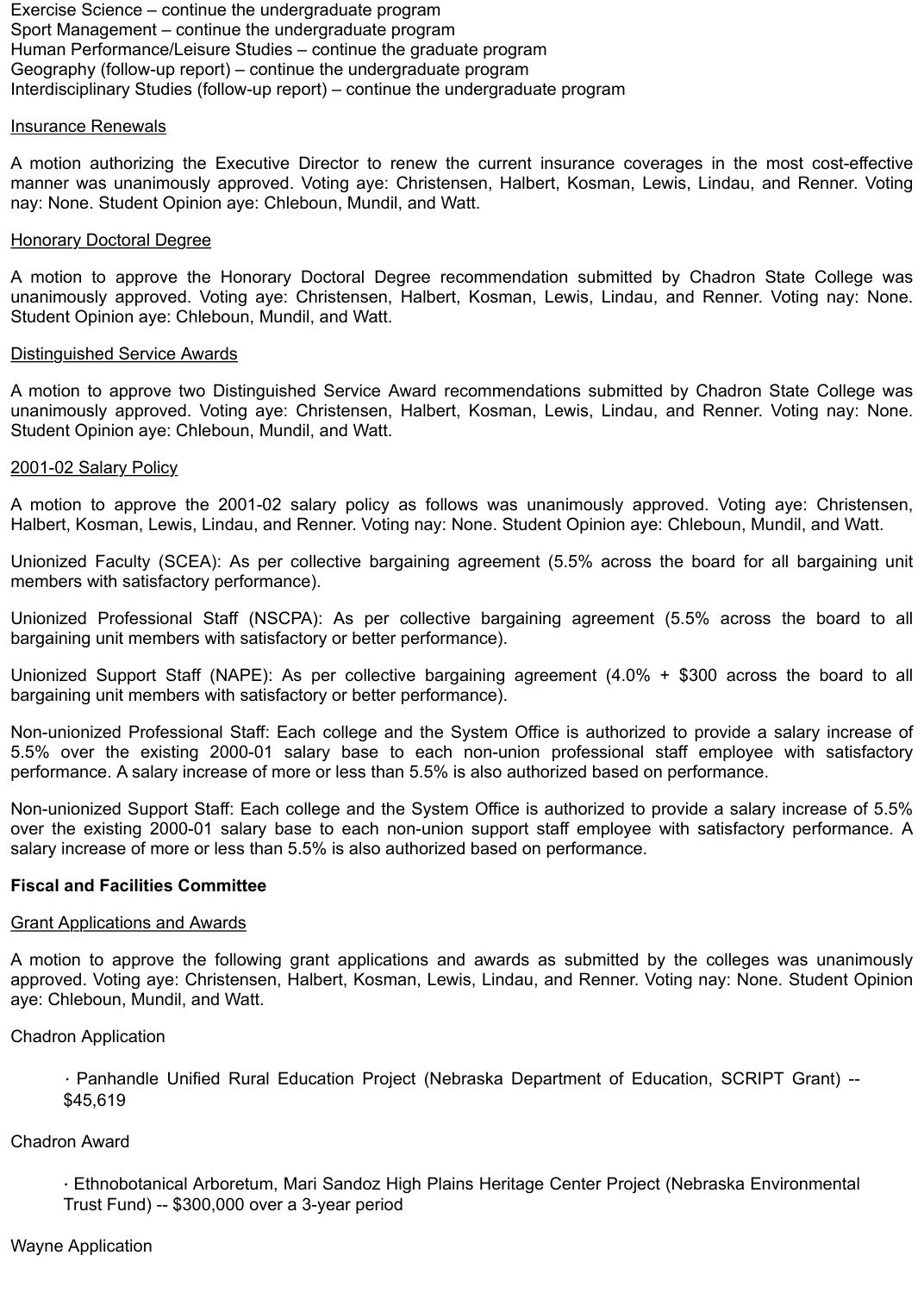· College Assistance Migrant Program (U.S. Department of Education) -- \$1,280,660

#### Wayne Award

· Computer Initiative & Improvement of Technological Infrastructure (U.S. Department of Education) -- \$691,000

### Contracts and Change Orders

A motion to approve the following contracts and change order submitted by the colleges was unanimously approved. Voting aye: Christensen, Halbert, Kosman, Lewis, Lindau, and Renner. Voting nay: None. Student Opinion aye: Chleboun, Mundil, and Watt.

# Chadron Contracts

· High Rise Dormitory sprinkler system (\$170,000 plus alternate #1-\$30,000)

· Maintenance Building construction contract to the apparent low bidder, Fuller Construction, contingent upon negotiations to get the project within the estimated total project cost of \$1,098,370, with final approval by the Executive Director.

# Wayne Contract

· Terrace Hall architectural services for window replacement (\$11,250 plus reimbursables)

# Chadron Change Order

· Andrews Hall Dormitory #2 additional bathroom renovation (\$85,000)

### Bookstore Contract

A motion to approve the 2001-02 bookstore contract submitted by Chadron State College with Nebraska Book was unanimously approved. Voting aye: Christensen, Halbert, Kosman, Lewis, Lindau, and Renner. Voting nay: None. Student Opinion aye: Chleboun, Mundil, and Watt.

### Food Service Contract

A motion to approve the 2001-02 food service contract recommendation submitted by Chadron State Colleges with Chartwells (Compass) was unanimously approved. Voting aye: Christensen, Halbert, Kosman, Lewis, Lindau, and Renner. Voting nay: None. Student Opinion aye: Chleboun, Mundil, and Watt.

### Memorial Stadium Entry Plaza and Track Design Development Documents

A motion to accept the design development documents for the Memorial Stadium Entry Plaza, Restrooms and Track project at Wayne State College was unanimously approved. Voting aye: Christensen, Halbert, Kosman, Lewis, Lindau, and Renner. Voting nay: None. Student Opinion aye: Chleboun, Mundil, and Watt.

### Policy Revisions—Policy 6002: Basis for Accounting; Structure and Classification

### Policy 7002: Capitalization; Definitions and Classifications

# Policy 7014: Inventories and Disposal of Surplus Personal Property

A motion to approve the proposed revisions was unanimously approved. Voting aye: Christensen, Halbert, Kosman, Lewis, Lindau, and Renner. Voting nay: None. Student Opinion aye: Chleboun, Mundil, and Watt.

### Redistribution of LB1100 Funds and Capital Improvement Fee Funds

A motion to approve the redistribution of Wayne State College LB1100 funds and capital improvement fee funds as follows was unanimously approved. Voting aye: Christensen, Halbert, Kosman, Lewis, Lindau, and Renner. Voting nay: None. Student Opinion aye: Chleboun, Mundil, and Watt.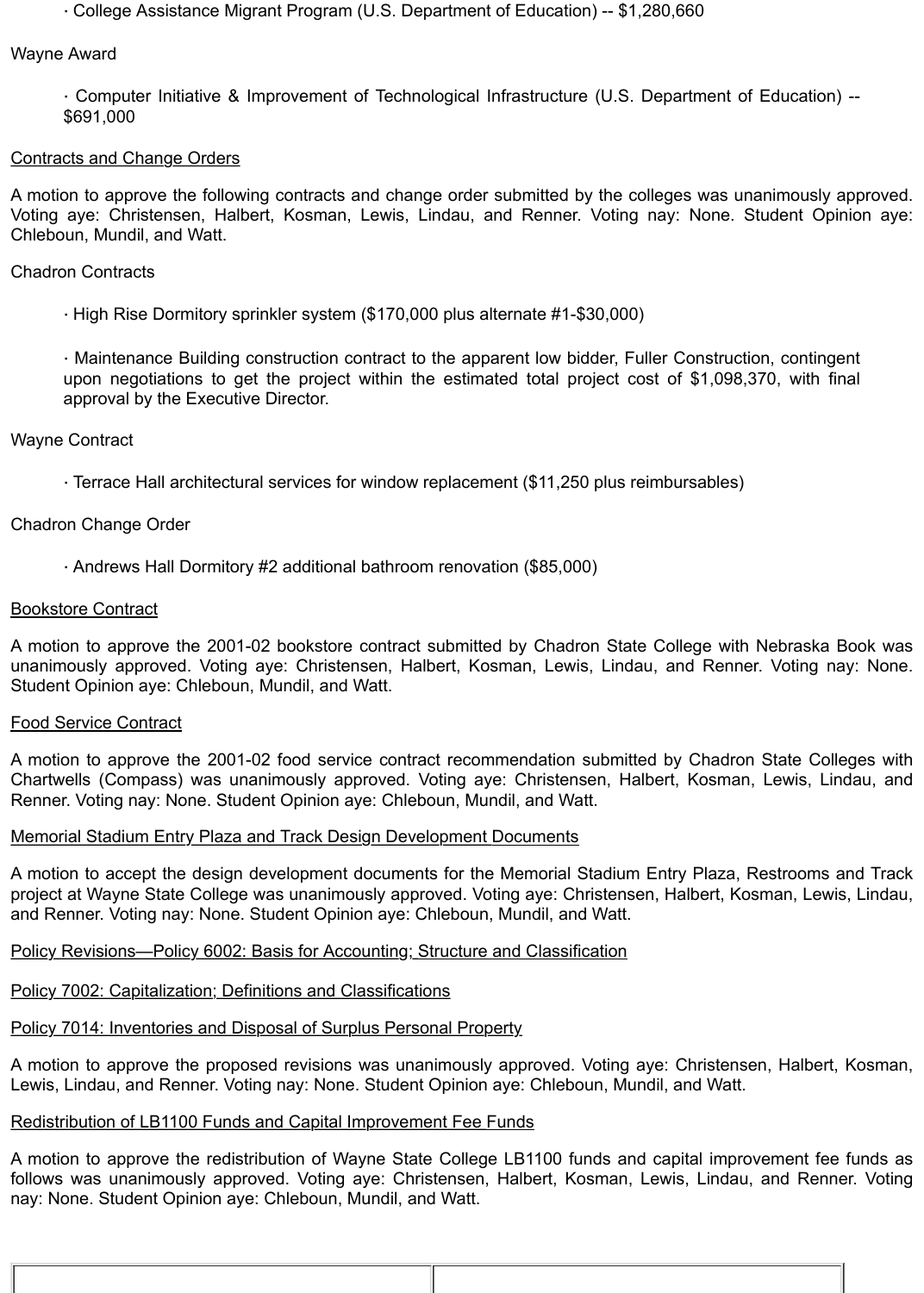| <b>CURRENT DISTRIBUTION</b>             |             | <b>PROPOSED REVISED DISTRIBUTION</b> |             |
|-----------------------------------------|-------------|--------------------------------------|-------------|
| <b>LB 1100 Funds</b>                    |             | LB 1100 Funds                        |             |
| <b>Ramsey Theatre Renovation</b>        | \$1,527,196 | <b>Ramsey Theatre Renovation</b>     |             |
| <b>Relocate Broadcast Studio</b>        | 195,000     | Including asbestos abatement         | \$1,827,196 |
| <b>Rice Auditorium Air Conditioning</b> | 180,000     | <b>Relocate Broadcast Studio</b>     | 295,000     |
| Hahn Admin Program Statement            |             | Hahn Admin Asbestos Survey           |             |
| <b>And Asbestos Survey</b>              | 25,000      | <b>And Extraordinary Needs</b>       | 40,000      |
| Misc. Campus Fire & Life Safety         | 260,000     | Memorial Stadium Design/Dev.         | 25,000      |
| <b>TOTAL</b>                            | \$2,187,196 | <b>TOTAL</b>                         | \$2,187,196 |
|                                         |             |                                      |             |
| <b>Capital Improvement Funding</b>      |             | <b>Capital Improvement Funding</b>   |             |
|                                         |             | Library Basement-upgrade A/C         |             |
| Ramsey Theatre Addition,                |             | Lighting, electrical                 | \$265,000   |
| Lower level                             | \$300,000   | <b>Campus Master Plan Update</b>     | 35,000      |
| <b>TOTAL</b>                            | \$300,000   | <b>TOTAL</b>                         | \$300,000   |

# Use of Capital Improvement Fee Funds

A motion to approve a change in the funding sources for the Peru State College Campus Services Building as follows: eliminate \$79,902 in cash funds and replace it with additional capital improvement fund dollars was unanimously approved. Voting aye: Christensen, Halbert, Kosman, Lewis, Lindau, and Renner. Voting nay: None. Student Opinion aye: Chleboun, Mundil, and Watt.

### Distribution of Deficit Funds

A motion to approve the following distribution of fiscal year 2000-01 utility deficit funds appropriated by LB538, Section 30, per request was unanimously approved. Voting aye: Christensen, Halbert, Kosman, Lewis, Lindau, and Renner. Voting nay: None. Student Opinion aye: Chleboun, Mundil, and Watt.

Chadron \$ 8,267

Peru 16,775

Wayne 191,492

Total \$216,534

### **ITEMS FOR INFORMATION AND DISCUSSION**

### Master Resolution for Revenue Bond Program

Representatives of Ameritas Investment Corporation and Cline Williams Wright Johnson & Oldfather presented a proposal to combine credit of the State College System revenue bond programs to enhance credit-worthiness of its revenue bonds and potentially reduce interest expenses associated with the issuance of revenue bonds. College staff and Board members were encouraged to submit additional questions to System Office staff.

# **Academic and Personnel Committee**

#### Personnel Actions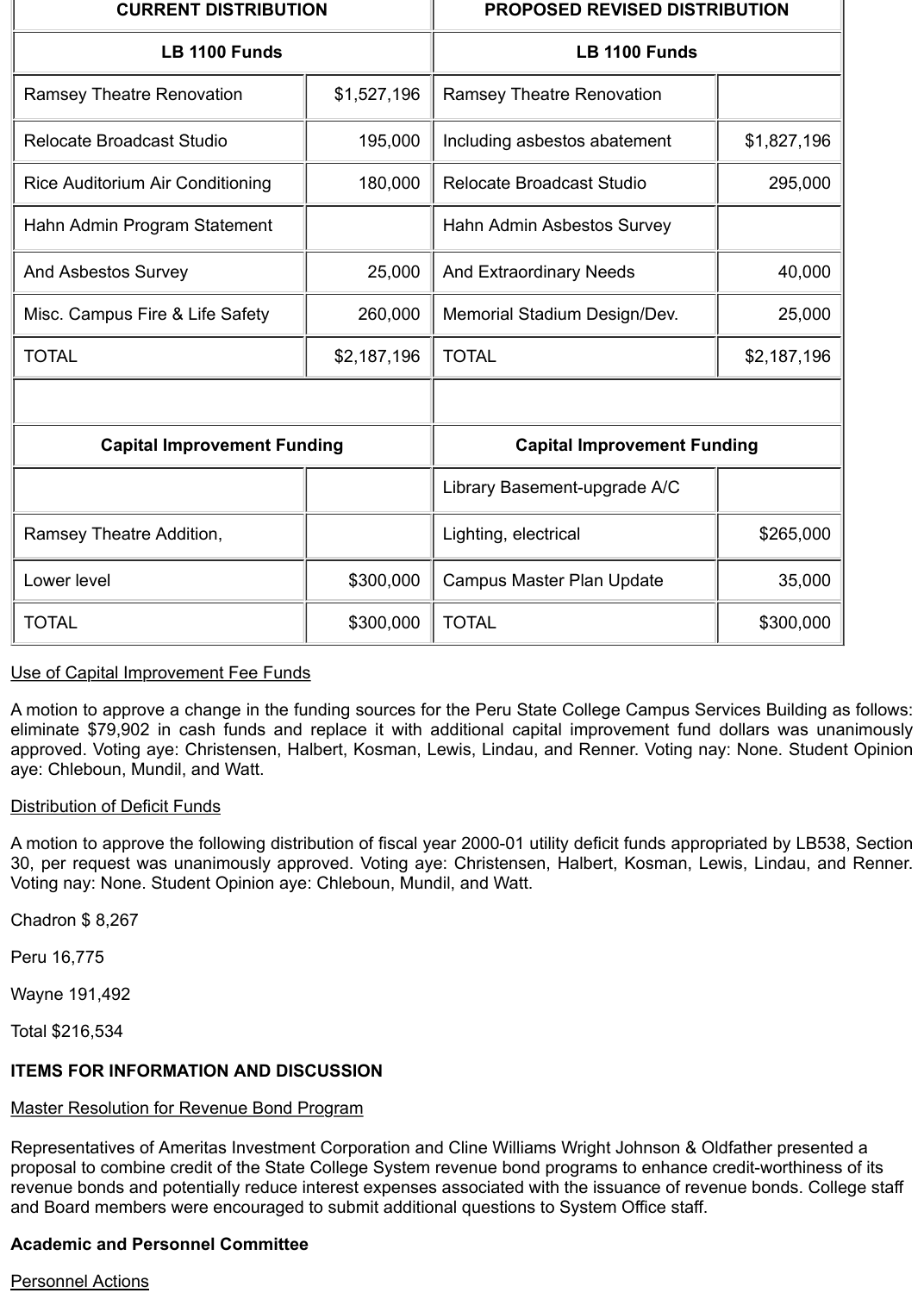Personnel actions not requiring Board approval were reported for information.

### Proposed By-Laws Revisions

Proposed revisions to Board By-Laws include consolidation of the current fifteen By-Laws Articles into three Articles; namely, Board of Trustees, Authority of NSC Executive Officers, and Board Operations. The proposed revisions would also result in the elimination of Board Policies 2001-Board Committees, 2010-Executive Director/Secretary of the Board, and 2100-Presidents Duties. In addition, the revisions would clarify the interrelationships of the Board, the Executive Director and the College Presidents.

Board members requested Associate Executive Director Schultz to provide a legal memorandum regarding the proposed revisions, as well as copies of pertinent Statutes for their review. They also requested the Presidents draft a statement of leadership responsibilities for consideration by the Board.

Board members agreed that proposed revisions to Board by-laws should happen concurrently with the strategic planning process to be undertaken during the next year.

### **Fiscal and Facilities Committee**

### Grant Applications and Awards

The following grant applications were presented as information items.

### Wayne Applications

· Embracing Our Past, Present, and Future by Connecting to Each Other (National Endowment for the Arts) -- \$10,000

· Pre-Calculus Topics (Corp. for National Service/NE Consortium for Service Learning in Higher Education) -- \$2,200

### Contracts and Change Orders

The following contract and change order were provided as information items.

Wayne Contract

· Recreation Center (architectural services for floor replacement) -- \$9,900 plus reimbursables

# Chadron Change Order

· Memorial Hall (electrical and fire alarm system) -- \$19,457

### Physical Plant Status Reports

The colleges provided status reports on their physical plant projects.

# **MISCELLANEOUS INFORMATION ITEMS**

**Executive Director's Report** 

Executive Director Carpenter reviewed the general fund appropriations for FY2001-02 and FY2002-03 as follows:

FY2001-02 Appropriation \$35,935,636

% change over FY2000-01 9.2%

FY2002-03 Appropriation \$39,217,545

% change over FY2001-02 9.1%

% Biennial change 19.2%

### Strategic Planning

In response to a request from Board members to undertake a formal strategic planning process, System Office staff